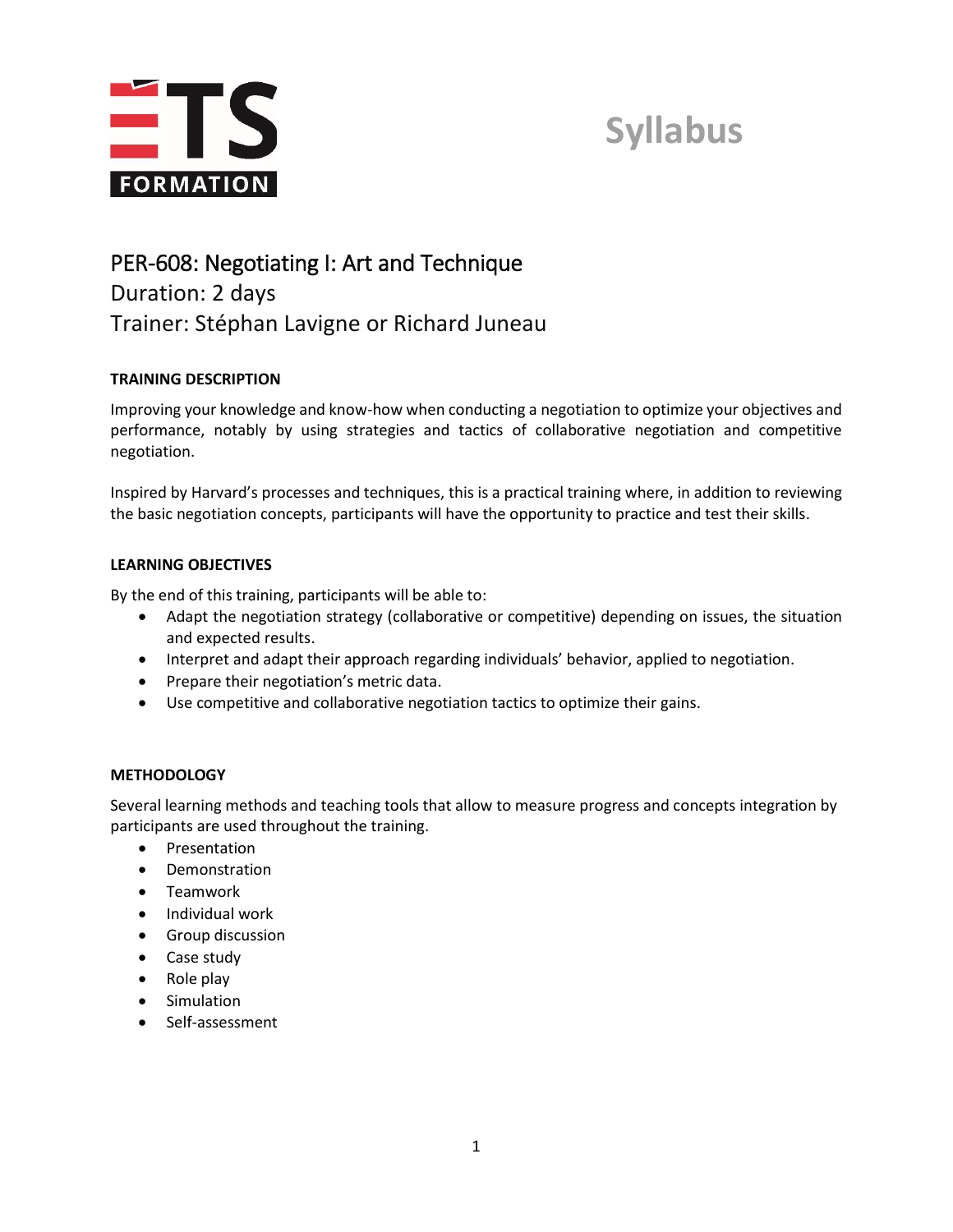

# **Syllabus**

#### **CONTENT**

#### INTRODUCTION

- Opening exercise
- Importance of preparation
- Definition of negotiation
- MODULE I: STRATEGIC ASPECTS
	- Case study: The instigator!
	- Self-assessment of negotiation: Michael Wheeler
	- Simulation exercise: Baltic Art and Amber
	- Negotiation strategies
	- Protagonists
	- **•** Divergences
	- Negotiator's profile
	- Power relationship
	- Simulation exercise: Hamilton's property
	- Assessment of my learnings

MODULE II: BEHAVIORAL ASPECTS

- Case study: Breaking Point!
- Stimuli
- Perception
- Human behaviors
- Simulation exercise: Break Time!
- Communication components
- Leading the negotiation
- Role in negotiation
- Taking the leadership
- Maintaining the leadership
- Retrieving the leadership
- Progression and leadership
- Assessment of my learnings

MODULE III: METRIC ASPECTS

- Case study: Cutoff Time!
- Calculating your BATNA
- Calculating your WATNA
- Calculating your ZOPA
- Establishing your anchoring
- Risk analysis
- Simulation exercise: Myerson and Centralia
- Assessment of my learnings